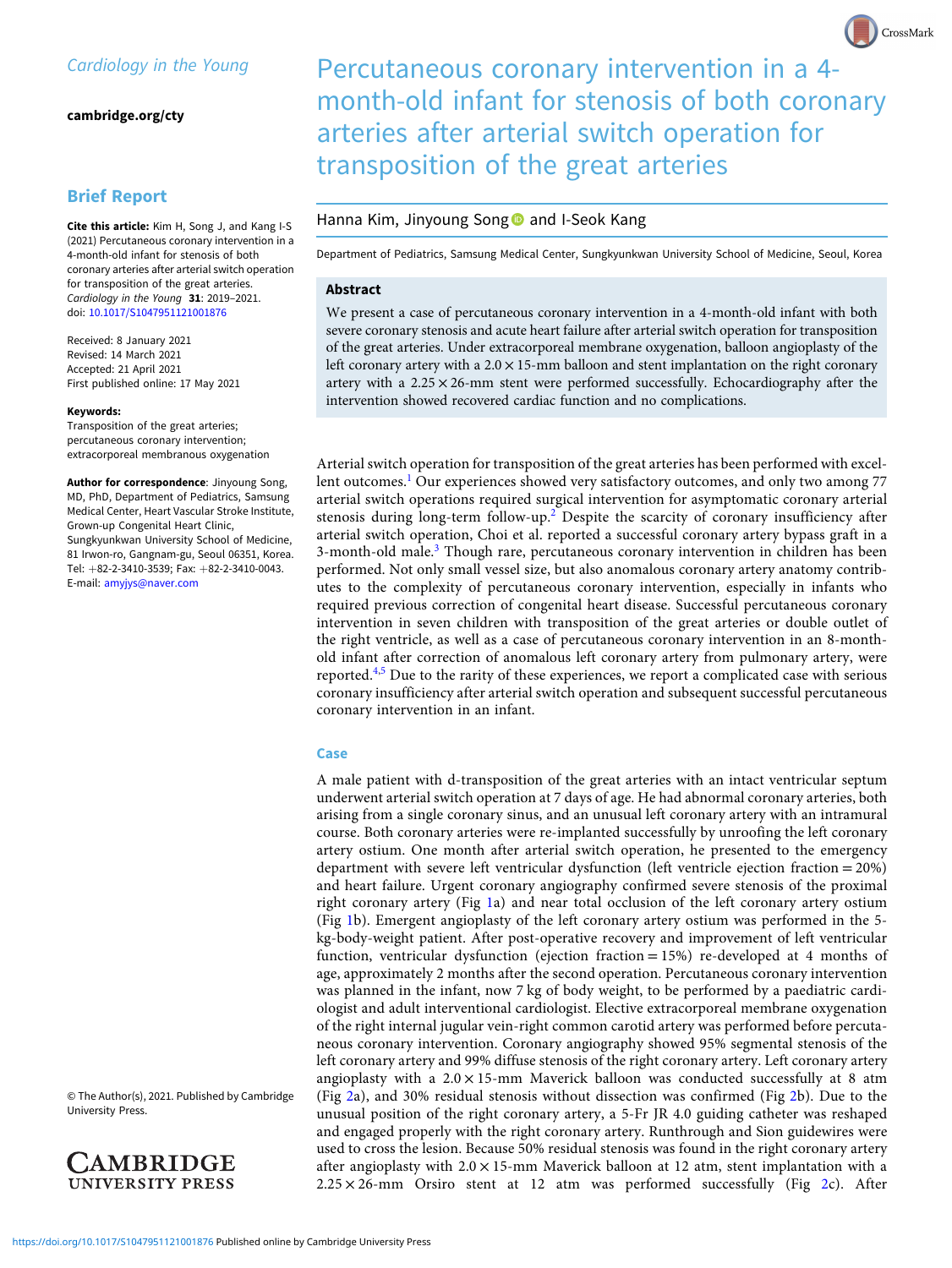<span id="page-1-0"></span>Figure 1. Angiography at one month after ASO revealed severe stenosis (thin arrow) of the proximal RCA  $(a)$  and nearly total occlusion (thin arrow) of the LCA ostium  $(b)$ . ASO: arterial switch operation, RCA: right coronary artery, LCA: left

Figure 2. Coronary angiography after PCI showed balloon angioplasty (thick arrow) for LCA stenosis ( $\boldsymbol{a}$ ) with mild residual stenosis ( $\boldsymbol{b}$ ) and stent implantation (blank arrow) for RCA severe stenosis  $(c)$  with minimal residual stenosis (d). PCI: percutaneous coronary intervention, LCA: left coronary artery, RCA: right coronary artery.

post-adjunctive balloon dilatation with 2.5 × 8-mm NC balloon, 10% residual stenosis in the right coronary artery was confirmed without dissection (Fig 2d). The total fluoroscopy time was 85 minutes. The patient was weaned successfully from extracorporeal membrane oxygenation the next day. Echocardiography at 7 days after percutaneous coronary intervention showed recovered ventricular contraction (left ventricle ejection fraction  $= 60\%$ ) but dilated left ventricle. The patient's symptoms were relieved, and he was discharged on dual antiplatelet therapy with

aspirin and clopidogrel. No complications related to femoral arterial cannulation in such a small patient were detected.

# Discussion

This patient showed definite symptoms and marked ventricular dysfunction due to severe coronary stenosis early after arterial switch operation. Coronary intervention should be attempted in patients with ischemic symptoms and signs, even in the early





coronary artery.